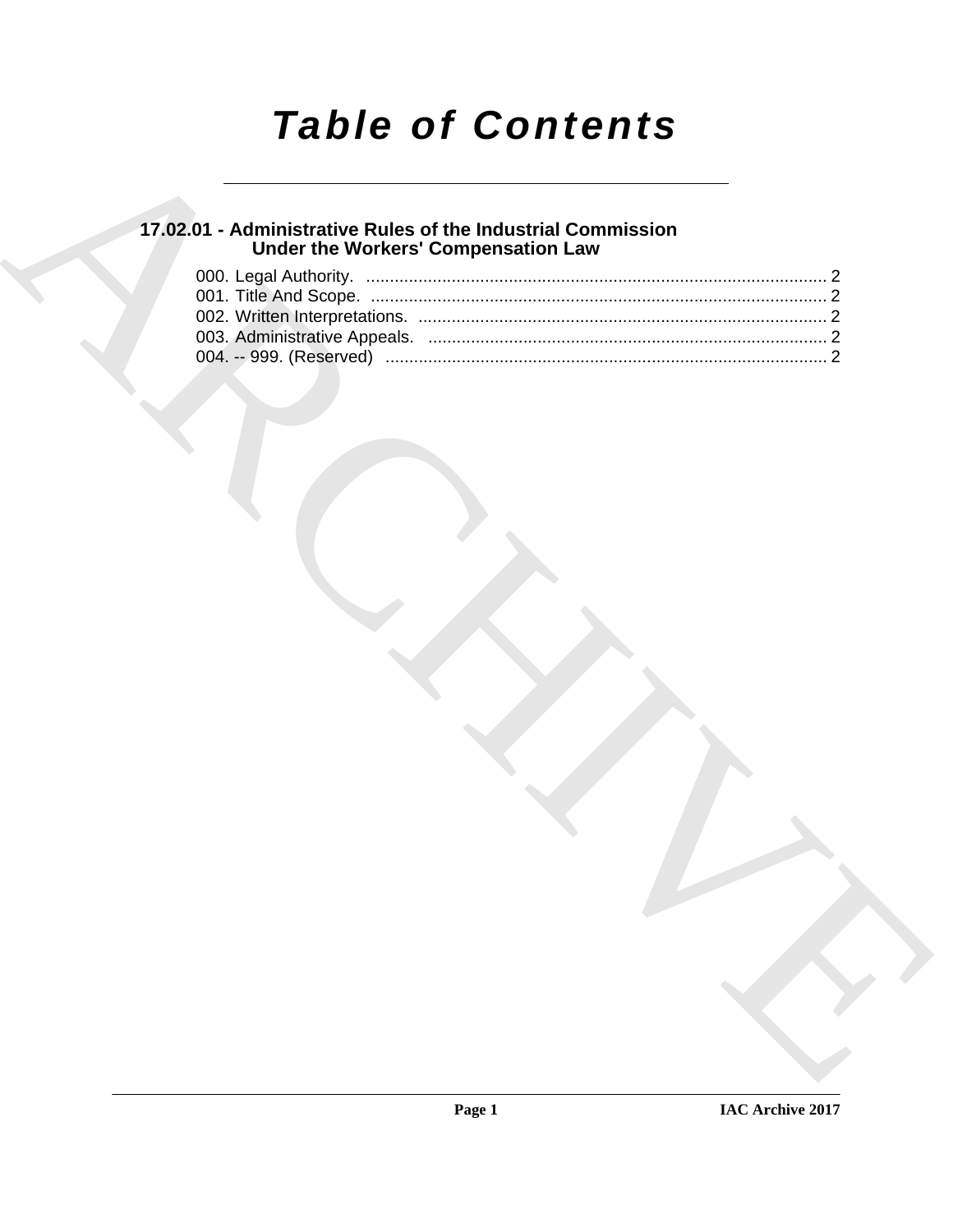#### **IDAPA 17 TITLE 02 CHAPTER 01**

## <span id="page-1-6"></span>**17.02.01 - ADMINISTRATIVE RULES OF THE INDUSTRIAL COMMISSION UNDER THE WORKERS' COMPENSATION LAW**

## <span id="page-1-1"></span><span id="page-1-0"></span>**000. LEGAL AUTHORITY.**

These rules are adopted and promulgated by the Industrial Commission pursuant to the provision of Section 72-508, Idaho Code. (7-1-93) Idaho Code. (7-1-93)

## <span id="page-1-2"></span>**001. TITLE AND SCOPE.**

**CHAPTER OF**<br>  $\frac{17.02.01 - \text{ADIMISTRATE (WES) COMEFISACFOML} \text{ COMIMISTRAFOMSION}}{\text{MULER (n). In addition, 1999, 1999, 1999, 1999, 1999, 1999, 1999, 1999, 1999, 1999, 1999, 1999, 1999, 1999, 1999, 1999, 1999, 1999, 1999, 1999, 1999, 1999, 1999, 1999, 1999$ These rules shall be cited as IDAPA 17.02.01, "Administrative Rules of the Industrial Commission Under the Workers' Compensation Law."

### <span id="page-1-3"></span>**002. WRITTEN INTERPRETATIONS.**

No written interpretations of these rules exist. (7-1-93)

#### <span id="page-1-4"></span>**003. ADMINISTRATIVE APPEALS.**

There is no administrative appeal from decisions of the Industrial Commission in workers' compensation matters, as the Commission is exempted from contested-cases provisions of the Administrative Procedure Act. (7-1-93) the Commission is exempted from contested-cases provisions of the Administrative Procedure Act.

## <span id="page-1-5"></span>**004. -- 999. (RESERVED)**